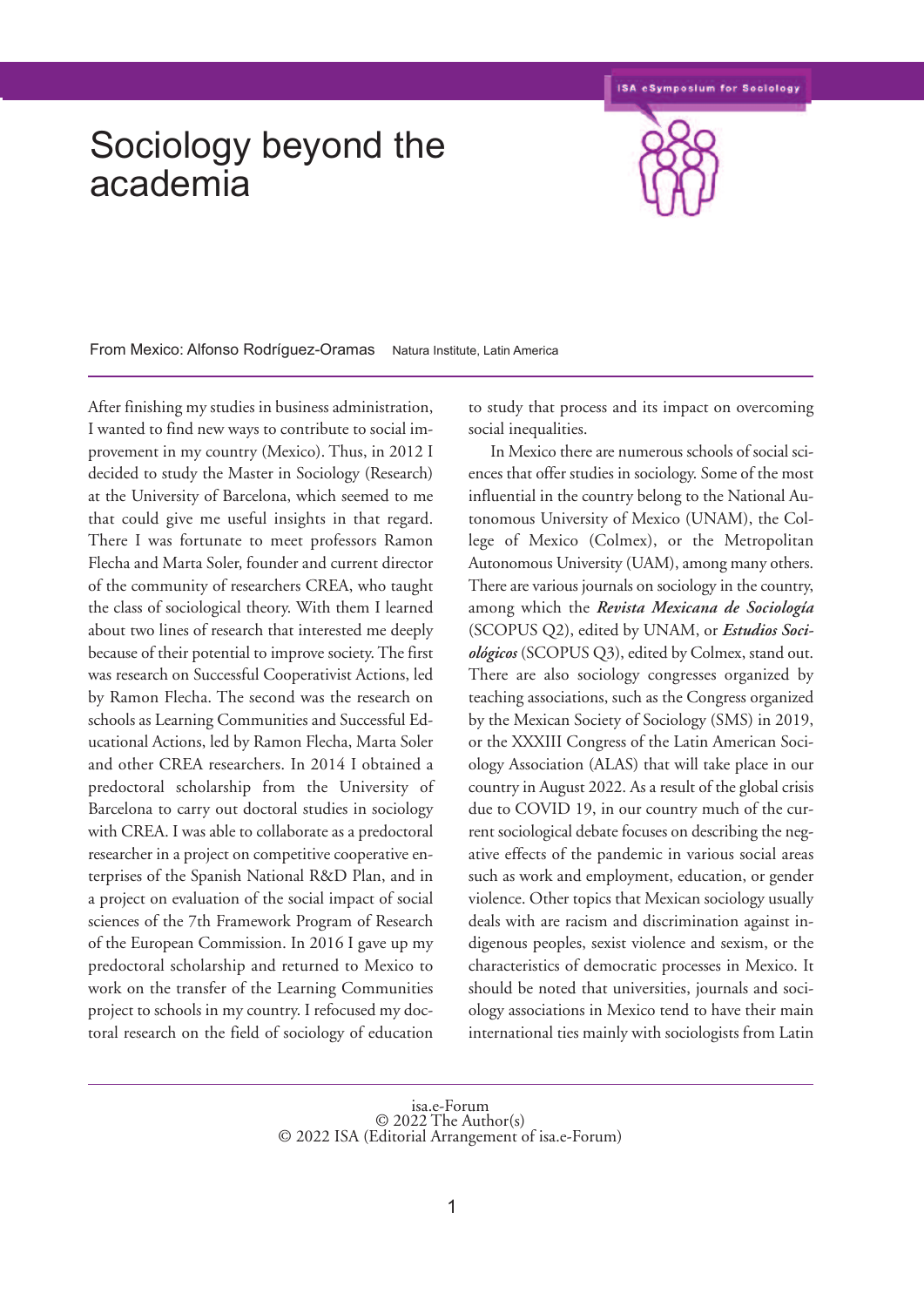America and Spain. However, some Mexican sociologists also establish ties with other sociology associations abroad, such as the International (ISA) or the European (ESA) Sociological Associations.

I currently work in the field of education, specifically coordinating the transfer of the Learning Communities project to different countries in Latin America. I am hired by the Natura Institute, which is a civil organization created by the Brazilian company Natura to promote actions that contribute to the improvement of education in the countries where the company has a presence. In 2013, the Natura Institute established a collaboration agreement with CREA and the University of Barcelona to transfer the Learning Communities project to schools in six Latin American countries: Argentina, Brazil, Chile, Colombia, Mexico and Peru. The network has expanded, and in recent years, schools from Costa Rica, Ecuador, Nicaragua and Paraguay have also joined the project. Always in collaboration with local organizations with experience working in education, the Natura Institute has helped more than 9,000 schools learn about and implement the Learning Communities project. In all this, my job is to coordinate the actions of the organizations that are part of the Network so that more schools become Learning Communities, and to ensure that the transfer of the project is always done respecting the original scientific basis. I also advise third parties, such as educational authorities and other civil organizations that want to learn about and promote the project in their territories.Throughout these years I have published scientific articles on the impact of Learning Communities in schools on the continent, mainly on the educational and social improvements achieved by some schools that implement the project in Mexico.

Contrary to reproduction theories that assert that the school can only reproduce oppressive relations, and to postmodern approaches that discourage social change by analyzing all educational actions in terms of power, the dialogic sociology of education has shown to contribute concepts and educational practices that are indeed useful to transform social reality from practice. Learning that education can contribute to overcoming social inequalities, but only when it is based on scientific evidence, is one of the sociological contributions that has contributed the most to my professional activity. Specifically, knowing that there are Successful Educational Actions (SEA), i.e., practices that have been validated by the international scientific community as effective for increasing academic performance and improving social cohesion in any context where they are implemented, has been extremely helpful. SEA have been implemented in hundreds of schools around the world, and there is a large body of scientific literature that demonstrates the improvements that many of these schools have achieved. As a professional who works promoting educational interventions, knowing the SEA means that there is no need to experiment with other people's children. On the contrary, in our interventions I only suggest to the schools with which we work educational practices such as SEA, whose effectiveness has been proven in very diverse contexts. The students and families of the schools with which we work are the main beneficiaries when this type of practices is implemented, since excellent educational results are achieved as well as greater social inclusion. However, professionals who rigorously promote SEA also benefit, because the transformations that schools experience increase our own professional prestige.

For someone who works in education, it is essential to have an understanding of social phenomena such as social inequality, discrimination or gender violence due to the influence they can have on the life trajectories of students. In this sense, sociology provides relevant knowledge to understand the functioning of our societies and understand the context that surrounds educational communities. However, to be truly relevant to practice in areas such as education, sociology needs to go beyond its descriptive nature. Instead, sociology can and must go from describing reality to seeking to identify actions that, in line with the objectives democratically established by our societies, manage to transform those situations of inequality. This approach is the one currently used by some of the social science research projects that have achieved the greatest social impact at an international level, as is the case of the project *INCLUD-ED. Strategies for inclusion and social cohesion from education in*